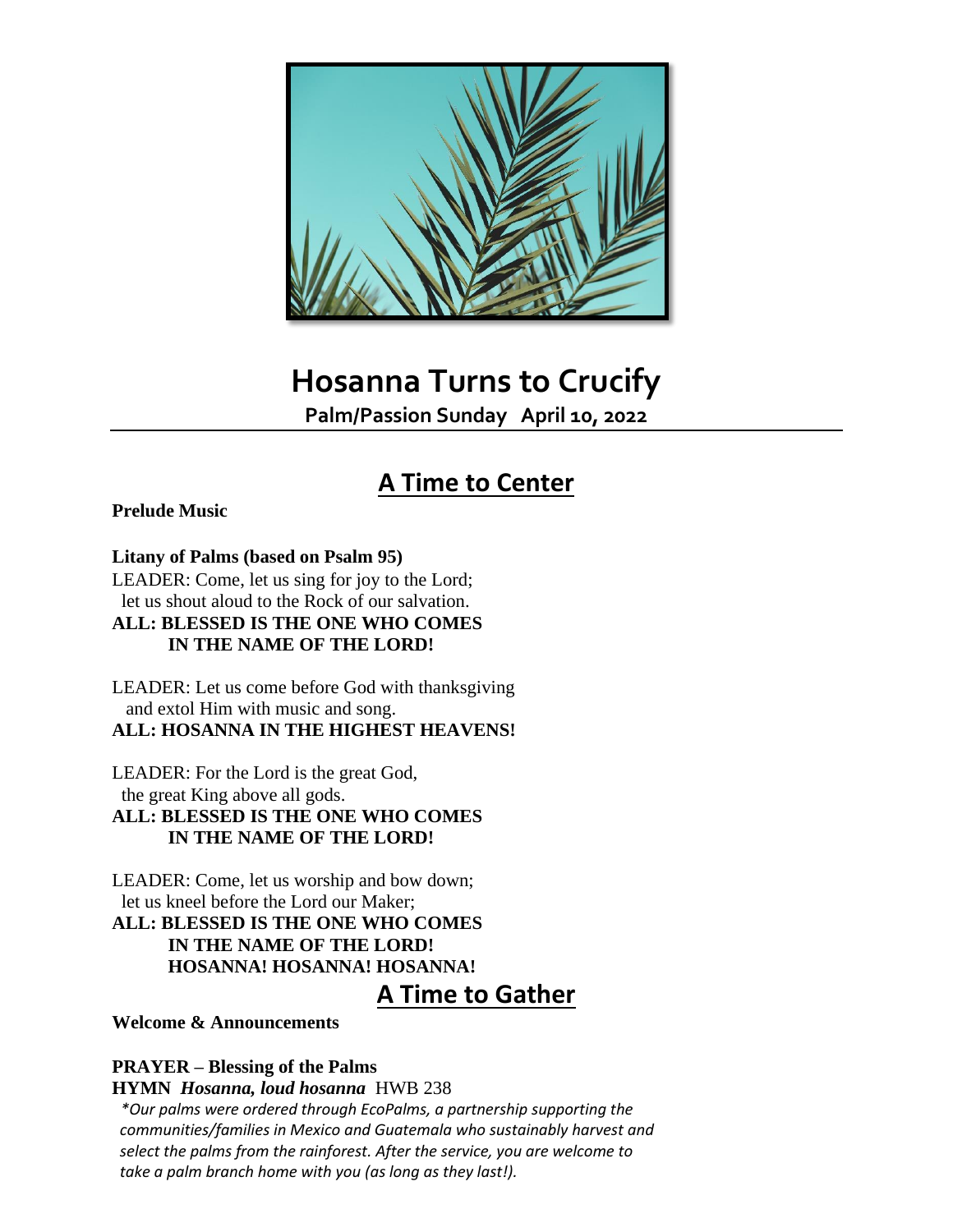# **A Time to Reflect**

**Scripture Reading Children's Time**

### **PRAYER OF THE DAY**

*We pray together: O God, as we enter into this holiest of weeks, turn our hearts toward you that in your suffering, we might understand the consequences of injustice; In your dying, we might know the depths of your love; and in your rising, the earth-turning promise you share with all of creation. Amen.*

**Quartet** *Lay down your head (STS 85)* **Scripture Reading** *John 19:16b-22* **Meditation**

## **A Time to Pray**

*Turning to God in prayer, we pour out our hearts, confident in God's promise to hear and receive.*

**Music for Meditation Prayers of the People (with Lord's Prayer)** *Response:* LEADER: Lord, hear our prayer. **ALL: We turn to you, O God.**

**Quartet** *Alone thou goest forth (HWB 244)*

## **A Time to Give**

*Celebrating ways faith in Jesus leads to generosity toward others.*

#### **Generosity Moment**

**Prayer**

*God of abundance, receive these gifts of our hearts and lives, and use them to build the biggest table imaginable, that all might be fed, and live together in peace. Amen*

## **A Time to Be Sent**

**SENDING HYMN** *Ride on, ride on in majesty* **HWB 239**

#### **WE TURN TOWARD THE CROSS**

*Throughout Lent, we have watched Jesus Turn toward the stench of the grave, raising Lazarus from death to life Turn toward servanthood, washing the feet of his friends Turn toward the cross, staring death in the face Now we turn with Jesus, in this Holiest of weeks Observing, remembering, praying, giving thanks For Jesus Who turns toward the suffering of all creation.*